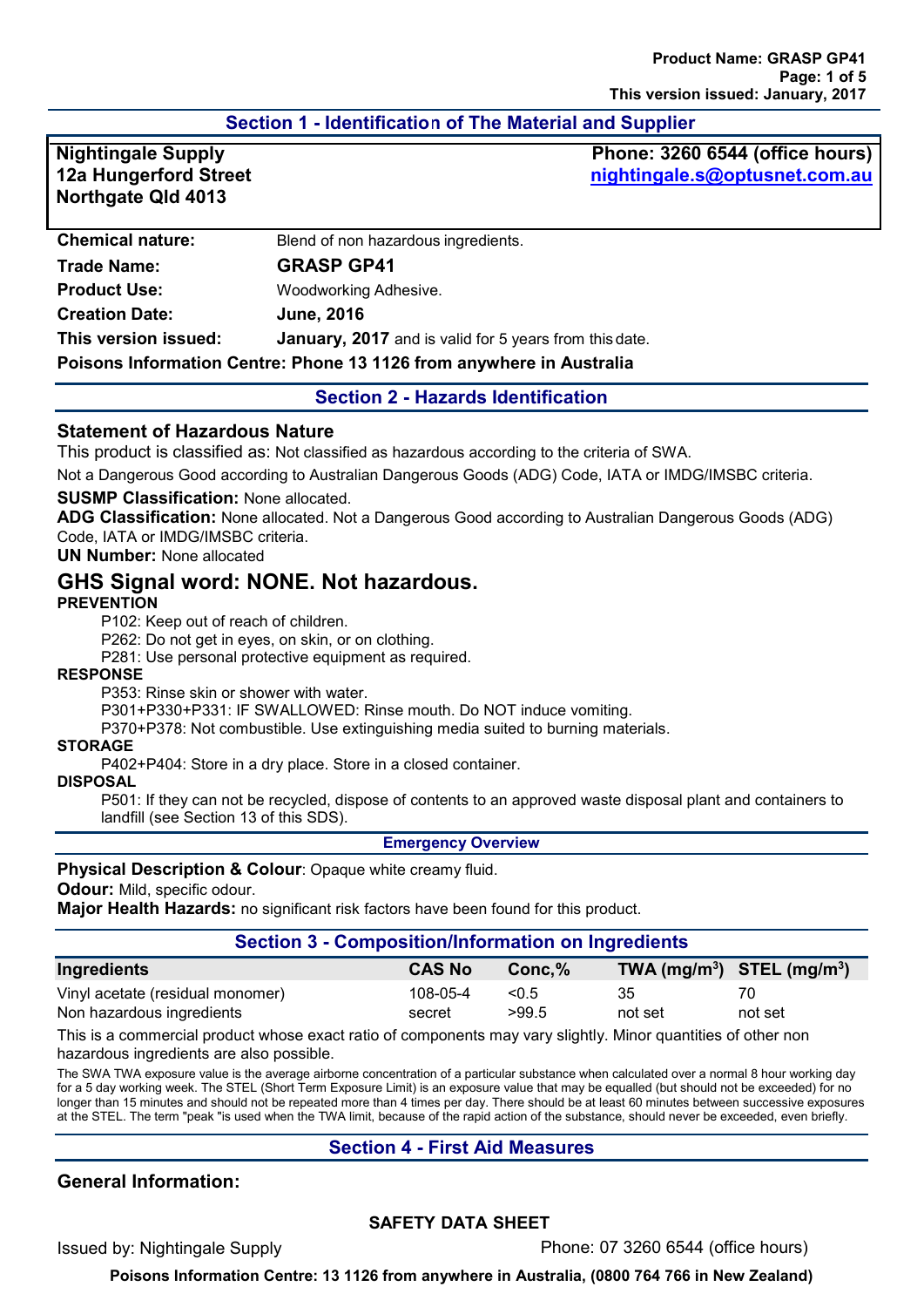You should call The Poisons Information Centre if you feel that you may have been poisoned, burned or irritated by this product. The number is 13 1126 from anywhere in Australia (0800 764 766 in New Zealand) and is available at all times. Have this SDS with you when you call.

**Inhalation:** First aid is not generally required. If in doubt, contact a Poisons Information Centre or a doctor. **Skin Contact:** Irritation is unlikely. However, if irritation does occur, flush with lukewarm, gently flowing water for 5 minutes or until chemical is removed.

**Eye Contact:** No effects expected. If irritation does occur, flush contaminated eye(s) with lukewarm, gently flowing water for 5 minutes or until the product is removed. Obtain medical advice if irritation becomes painful or lasts more than a few minutes. Take special care if exposed person is wearing contact lenses.

**Ingestion:** If product is swallowed or gets in mouth, do NOT induce vomiting; wash mouth with water and give some water to drink. If symptoms develop, or if in doubt contact a Poisons Information Centre or a doctor.

# **Section 5 - Fire Fighting Measures**

**Fire and Explosion Hazards**: The major hazard in fires is usually inhalation of heated and toxic or oxygen deficient (or both), fire gases. There is no risk of an explosion from this product under normal circumstances if it is involved in a fire.

This product is likely to decompose only after heating to dryness, followed by further strong heating. Fire decomposition products from this product are not expected to be hazardous or harmful.

**Extinguishing Media:** Not combustible. Use extinguishing media suited to burningmaterials.

**Fire Fighting:** If a significant quantity of this product is involved in a fire, call the fire brigade.

| Flash point:                     | Does not burn.                  |
|----------------------------------|---------------------------------|
| <b>Upper Flammability Limit:</b> | Does not burn.                  |
| <b>Lower Flammability Limit:</b> | Does not burn.                  |
| <b>Autoignition temperature:</b> | Not applicable - does not burn. |
| <b>Flammability Class:</b>       | Does not burn.                  |
|                                  |                                 |

# **Section 6 - Accidental Release Measures**

**Accidental release:** Minor spills do not normally need any special cleanup measures. In the event of a major spill, prevent spillage from entering drains or water courses. As a minimum, wear overalls, goggles and gloves. Suitable materials for protective clothing include rubber, PVC. Eye/face protective equipment should comprise as a minimum, protective glasses and, preferably, goggles. If there is a significant chance that vapours or mists are likely to build up in the cleanup area, we recommend that you use a respirator. Usually, no respirator is necessary when using this product. However, if you have any doubts consult the Australian Standard mentioned below (section 8). Stop leak if safe to do so, and contain spill. Absorb onto sand, vermiculite or other suitable absorbent material. If spill is too large or if absorbent material is not available, try to create a dike to stop material spreading or going into drains or waterways. Sweep up and shovel or collect recoverable product into labelled containers for recycling or salvage, and dispose of promptly. Recycle containers wherever possible after careful cleaning. After spills, wash area preventing runoff from entering drains. If a significant quantity of material enters drains, advise emergency services. This material may be suitable for approved landfill. Ensure legality of disposal by consulting regulations prior to disposal. Thoroughly launder protective clothing before storage or re-use. Advise laundry of nature of contamination when sending contaminated clothing to laundry.

# **Section 7 - Handling and Storage**

**Handling:** Keep exposure to this product to a minimum, and minimise the quantities kept in work areas. Check Section 8 of this SDS for details of personal protective measures, and make sure that those measures are followed. The measures detailed below under "Storage" should be followed during handling in order to minimise risks to persons using the product in the workplace. Also, avoid contact or contamination of product with incompatible materials listed in Section 10.

**Storage:** Make sure that containers of this product are kept tightly closed. Keep containers dry and away from water. Make sure that the product does not come into contact with substances listed under "Incompatibilities" in Section 10. Some liquid preparations settle or separate on standing and may require stirring before use. Check packaging - there may be further storage instructions on the label.

# **Section 8 - Exposure Controls and Personal Protection**

The following Australian Standards will provide general advice regarding safety clothing and equipment: Respiratory equipment: **AS/NZS 1715**, Protective Gloves: **AS 2161**, Occupational Protective Clothing: AS/NZS 4501 set 2008, Industrial Eye Protection: **AS1336** and **AS/NZS 1337**, Occupational Protective Footwear: **AS/NZS2210**.

**SWA Exposure Limits TWA (mg/m3**

Vinyl acetate (residual monomer) 35 70

**) STEL (mg/m3 )**

**SAFETY DATA SHEET**

Issued by: Nightingale Supply Phone: 07 3260 6544 (office hours)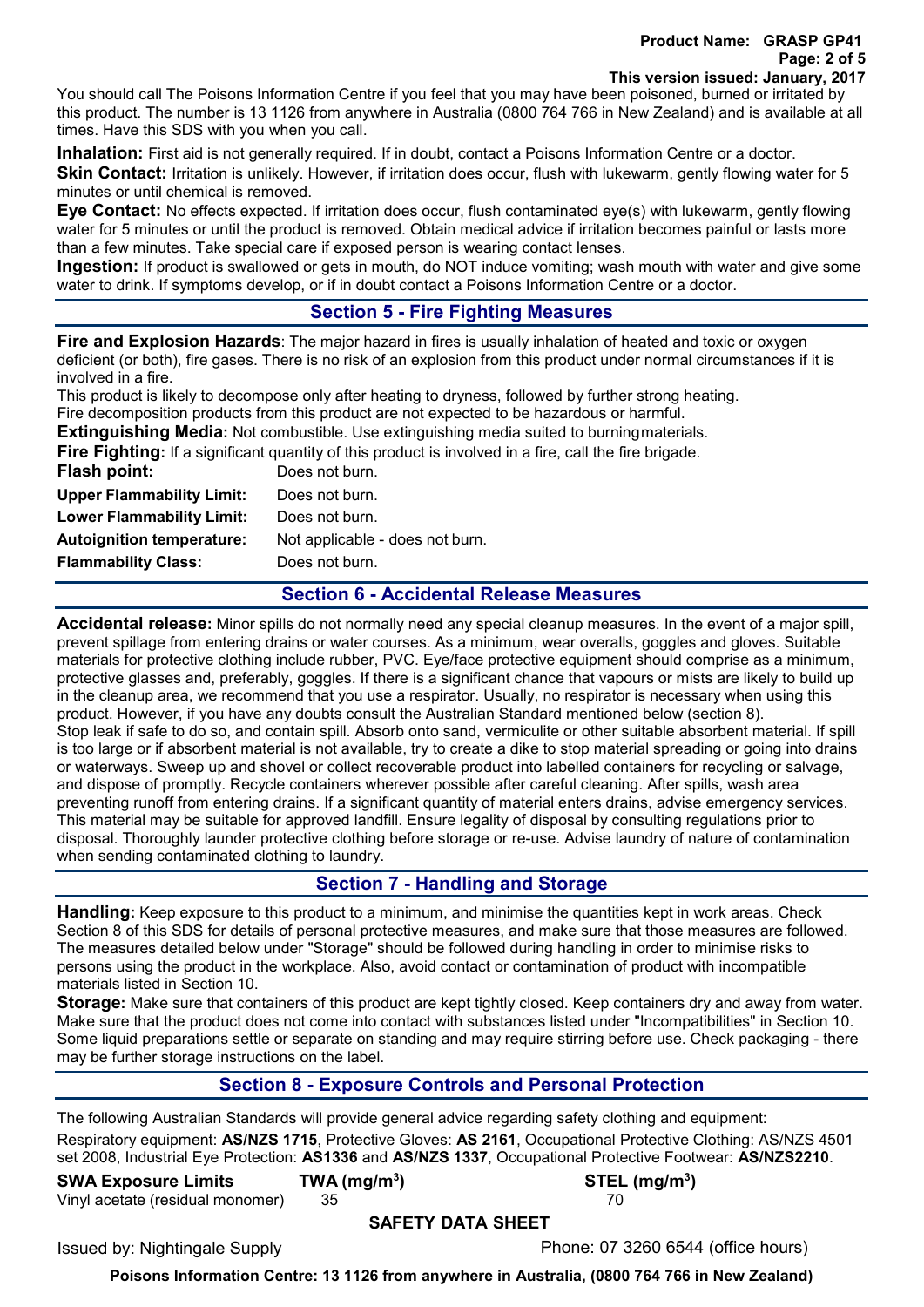No special equipment is usually needed when occasionally handling small quantities. The following instructions are for bulk handling or where regular exposure in an occupational setting occurs without proper containment systems.

**Ventilation:** This product should only be used in a well ventilated area. If natural ventilation is inadequate, use of a fan is suggested.

**Eye Protection:** Eye protection is not normally necessary when this product is being used. However, if in doubt, wear suitable protective glasses or goggles.

**Skin Protection:** The information at hand indicates that this product is not harmful and that normally no special skin protection is necessary. However, we suggest that you routinely avoid contact with all chemical products and that you wear suitable gloves (preferably elbow-length) when skin contact is likely.

**Protective Material Types:** We suggest that protective clothing be made from the following materials: rubber, PVC.

**Respirator:** Usually, no respirator is necessary when using this product. However, if you have any doubts consult the Australian Standard mentioned above.

Safety deluge showers should, if practical, be provided near to where this product is being handled commercially.

# **Section 9 - Physical and Chemical Properties:**

| <b>Physical Description &amp; colour:</b> | Opaque white creamy fluid.                       |
|-------------------------------------------|--------------------------------------------------|
| Odour:                                    | Mild, specific odour.                            |
| <b>Boiling Point:</b>                     | Approximately 100°C at 100kPa.                   |
| <b>Freezing/Melting Point:</b>            | No specific data. Liquid at normal temperatures. |
| <b>Volatiles:</b>                         | Water component.                                 |
| <b>Vapour Pressure:</b>                   | 2.37 kPa at 20°C (water vapour pressure).        |
| <b>Vapour Density:</b>                    | As for water.                                    |
| <b>Specific Gravity:</b>                  | About 1.06                                       |
| <b>Water Solubility:</b>                  | Miscible.                                        |
| pH:                                       | $3.0 - 5.0$                                      |
| <b>Volatility:</b>                        | No data.                                         |
| <b>Odour Threshold:</b>                   | No data.                                         |
| <b>Evaporation Rate:</b>                  | As for water.                                    |
| <b>Coeff Oil/water Distribution:</b>      | No data                                          |
| <b>Viscosity:</b>                         | $4,000 - 6,500$ cPs (temperature not stated)     |
| <b>Autoignition temp:</b>                 | Not applicable - does not burn.                  |

# **Section 10 - Stability and Reactivity**

**Reactivity:** This product is unlikely to react or decompose under normal storage conditions. However, if you have any doubts, contact the supplier for advice on shelf life properties.

**Conditions to Avoid:** Keep containers tightly closed. Containers should be kept dry.

**Incompatibilities:** oxidising agents.

**Fire Decomposition:** This product is likely to decompose only after heating to dryness, followed by further strong heating. Combustion forms carbon dioxide, and if incomplete, carbon monoxide and possibly smoke. Water is also formed. Carbon monoxide poisoning produces headache, weakness, nausea, dizziness, confusion, dimness of vision, disturbance of judgment, and unconsciousness followed by coma and death.

**Polymerisation:** This product will not undergo polymerisation reactions.

# **Section 11 - Toxicological Information**

# **Local Effects:**

**Target Organs:** There is no data to hand indicating any particular target organs.

## **Classification of Hazardous Ingredients**

## Ingredient **Risk Phrases**

Vinyl Acetate (residual Monomer) None at concentrations found in this product

• Flammable liquid - category 2

**Potential Health Effects**

## **Inhalation:**

## **SAFETY DATA SHEET**

Issued by: Nightingale Supply Phone: 07 3260 6544 (office hours)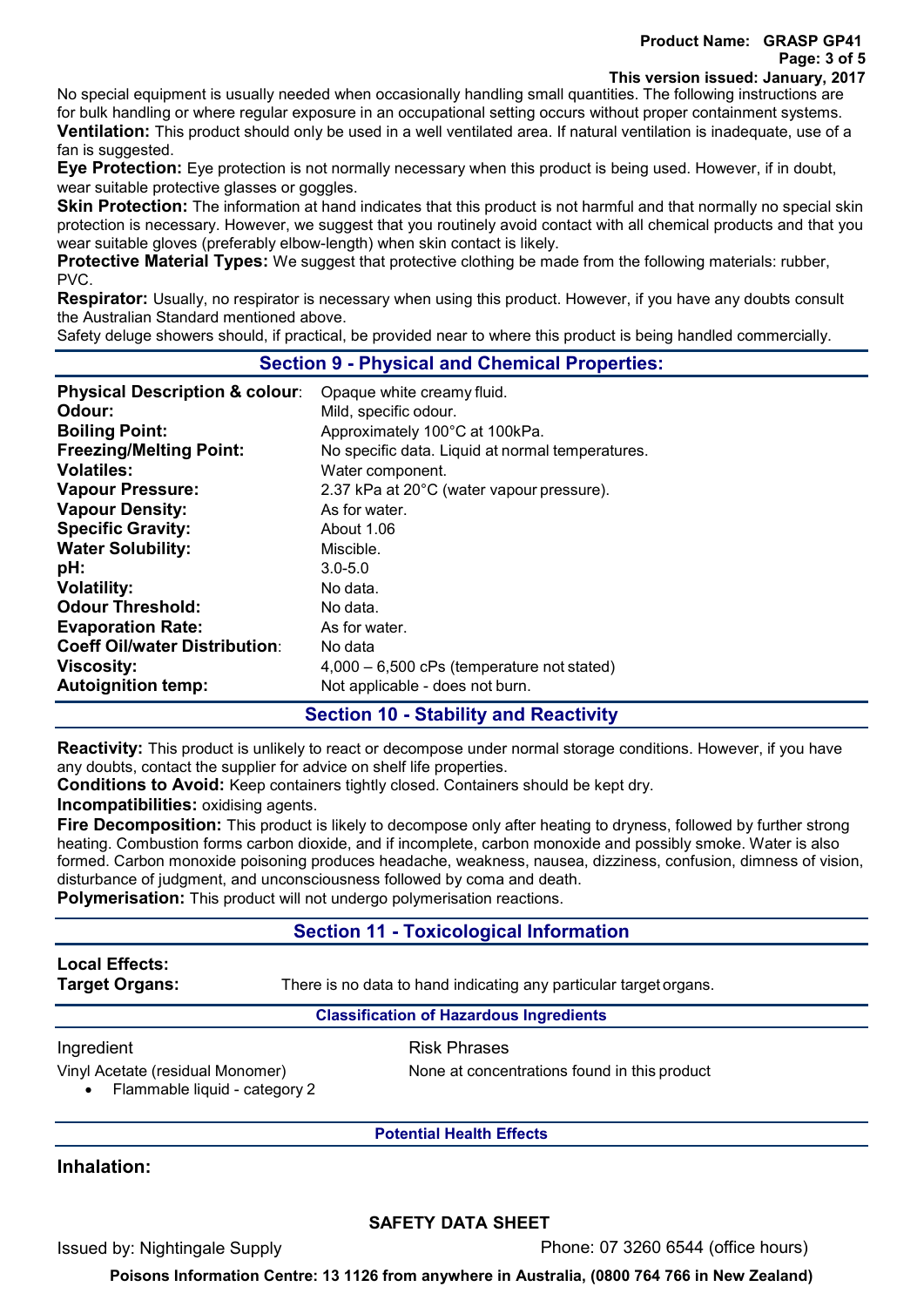**Product Name: GRASP GP41 Page: 4 of 5 This version issued: January, 2017**

**Short Term Exposure:** Available data indicates that this product is not harmful. In addition product is unlikely to cause any discomfort or irritation.

**Long Term Exposure:** No data for health effects associated with long term inhalation.

## **Skin Contact:**

**Short Term Exposure:** Available data indicates that this product is not harmful. It should present no hazards in normal use. However product may be mildly irritating, but is unlikely to cause anything more than mild discomfort which should disappear once contact ceases.

**Long Term Exposure:** No data for health effects associated with long term skin exposure.

## **Eye Contact:**

**Short Term Exposure:** This product may be mildly irritating to eyes, but is unlikely to cause anything more than mild discomfort which should disappear once product is removed.

**Long Term Exposure:** No data for health effects associated with long term eye exposure.

## **Ingestion:**

**Short Term Exposure:** Significant oral exposure is considered to be unlikely. However, this product may be mildly irritating to mucous membranes but is unlikely to cause anything more than mild transient discomfort. **Long Term Exposure:** No data for health effects associated with long term ingestion.

# **Carcinogen Status:**

**SWA:** No significant ingredient is classified as carcinogenic by SWA.

**NTP:** No significant ingredient is classified as carcinogenic by NTP.

**IARC:** No significant ingredient is classified as carcinogenic by IARC.

## **Section 12 - Ecological Information**

Insufficient data to be sure of status. Expected to not be an environmental hazard.

# **Section 13 - Disposal Considerations**

**Disposal:** Containers should be emptied as completely as practical before disposal. If possible, recycle product and containers either in-house or send to recycle company. If this is not practical, send to a commercial waste disposal site.

## **Section 14 - Transport Information**

**UN Number:** This product is not classified as a Dangerous Good by ADG, IATA or IMDG/IMSBC criteria. No special transport conditions are necessary unless required by other regulations.

## **Section 15 - Regulatory Information**

**AICS:** All of the significant ingredients in this formulation are compliant with NICNAS regulations.

## **Section 16 - Other Information**

#### **This SDS contains only safety-related information. For other data see product literature.**

## **Acronyms:**

| <b>ADG Code</b><br><b>AICS</b> | Australian Code for the Transport of Dangerous Goods by Road and Rail (7 <sup>th</sup> edition)<br>Australian Inventory of Chemical Substances |
|--------------------------------|------------------------------------------------------------------------------------------------------------------------------------------------|
|                                |                                                                                                                                                |
| <b>SWA</b>                     | Safe Work Australia, formerly ASCC and NOHSC                                                                                                   |
| <b>CAS number</b>              | <b>Chemical Abstracts Service Registry Number</b>                                                                                              |
| <b>Hazchem Code</b>            | Emergency action code of numbers and letters that provide information to emergency<br>services especially firefighters                         |
| <b>IARC</b>                    | International Agency for Research on Cancer                                                                                                    |
| <b>NOS</b>                     | Not otherwise specified                                                                                                                        |
| <b>NTP</b>                     | National Toxicology Program (USA)                                                                                                              |
| <b>R-Phrase</b>                | <b>Risk Phrase</b>                                                                                                                             |
| <b>SUSMP</b>                   | Standard for the Uniform Scheduling of Medicines & Poisons                                                                                     |
| <b>UN Number</b>               | <b>United Nations Number</b>                                                                                                                   |

THIS SDS SUMMARISES OUR BEST KNOWLEDGE OF THE HEALTH AND SAFETY HAZARD INFORMATION OF THE PRODUCT AND HOW TO SAFELY HANDLE AND USE THE PRODUCT IN THE WORKPLACE. EACH USER MUST REVIEW THIS SDS IN THE CONTEXT OF HOW THE PRODUCT WILL BE HANDLED AND USED IN THE WORKPLACE.

IF CLARIFICATION OR FURTHER INFORMATION IS NEEDED TO ENSURE THAT AN APPROPRIATE RISK ASSESSMENT CAN BE MADE, THE USER SHOULD CONTACT THIS COMPANY SO WE CAN ATTEMPT TO OBTAIN ADDITIONAL INFORMATION FROM OUR SUPPLIERS

## **SAFETY DATA SHEET**

Issued by: Nightingale Supply Phone: 07 3260 6544 (office hours)